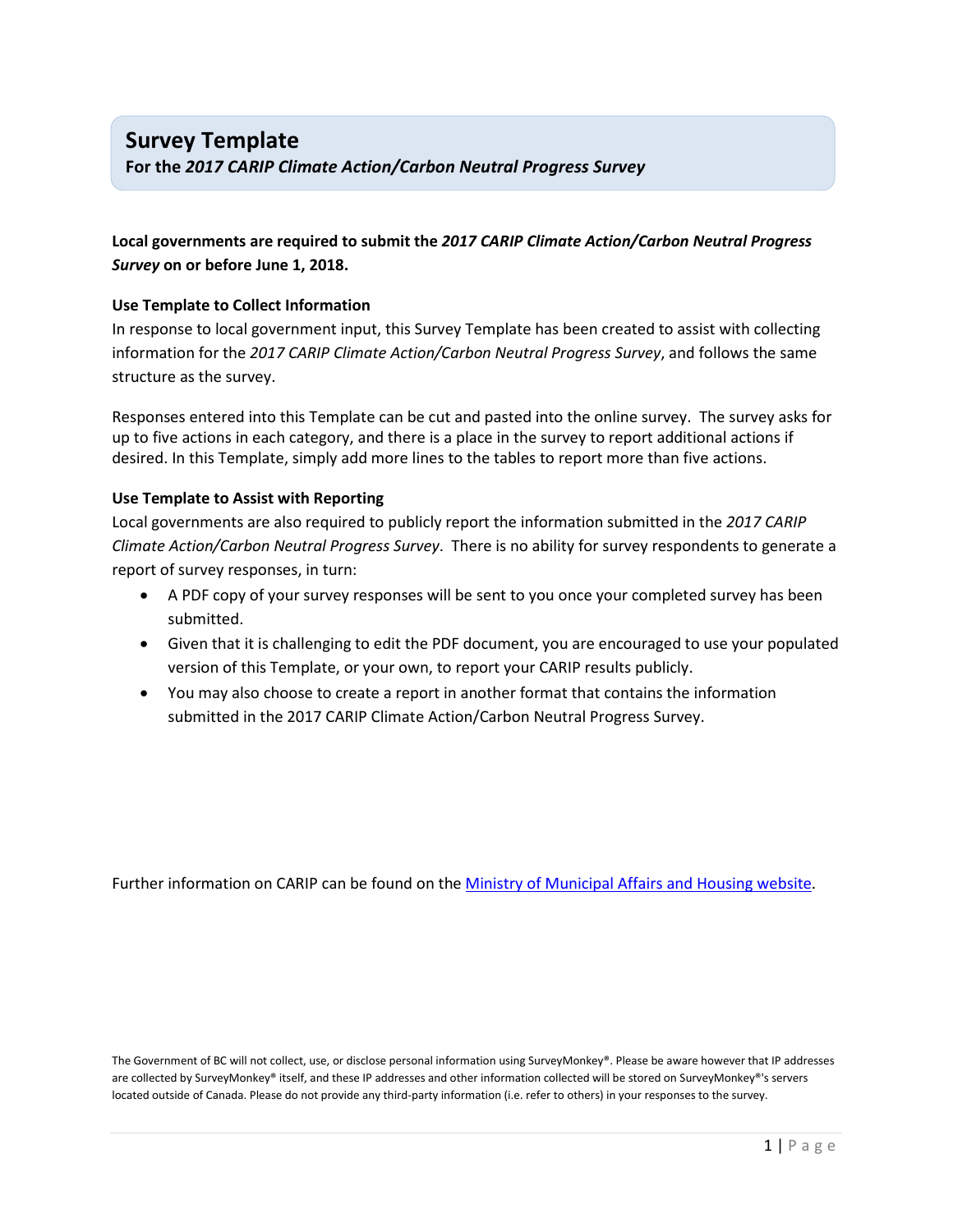# **Climate Action Revenue Incentive (CARIP) Public Report for 2017**

**Local Government: Town of Oliver**

**Report Submitted by: Town of Oliver Name: Devon Wannop Role: Chief Financial Officer Email: [dwannop@oliver.ca](mailto:dwannop@oliver.ca) Phone: 250-485-6201**

**Date: May 29, 2018**

The [insert Local Government here] has completed the 2017 Climate Action Revenue Incentive Program (CARIP) Public Report as required by the Province of BC. The CARIP report summarizes actions taken in 2017 and proposed for 2018 to reduce corporate and community-wide energy consumption and greenhouse gas emissions (GHG) and reports on progress towards achieving carbon neutrality.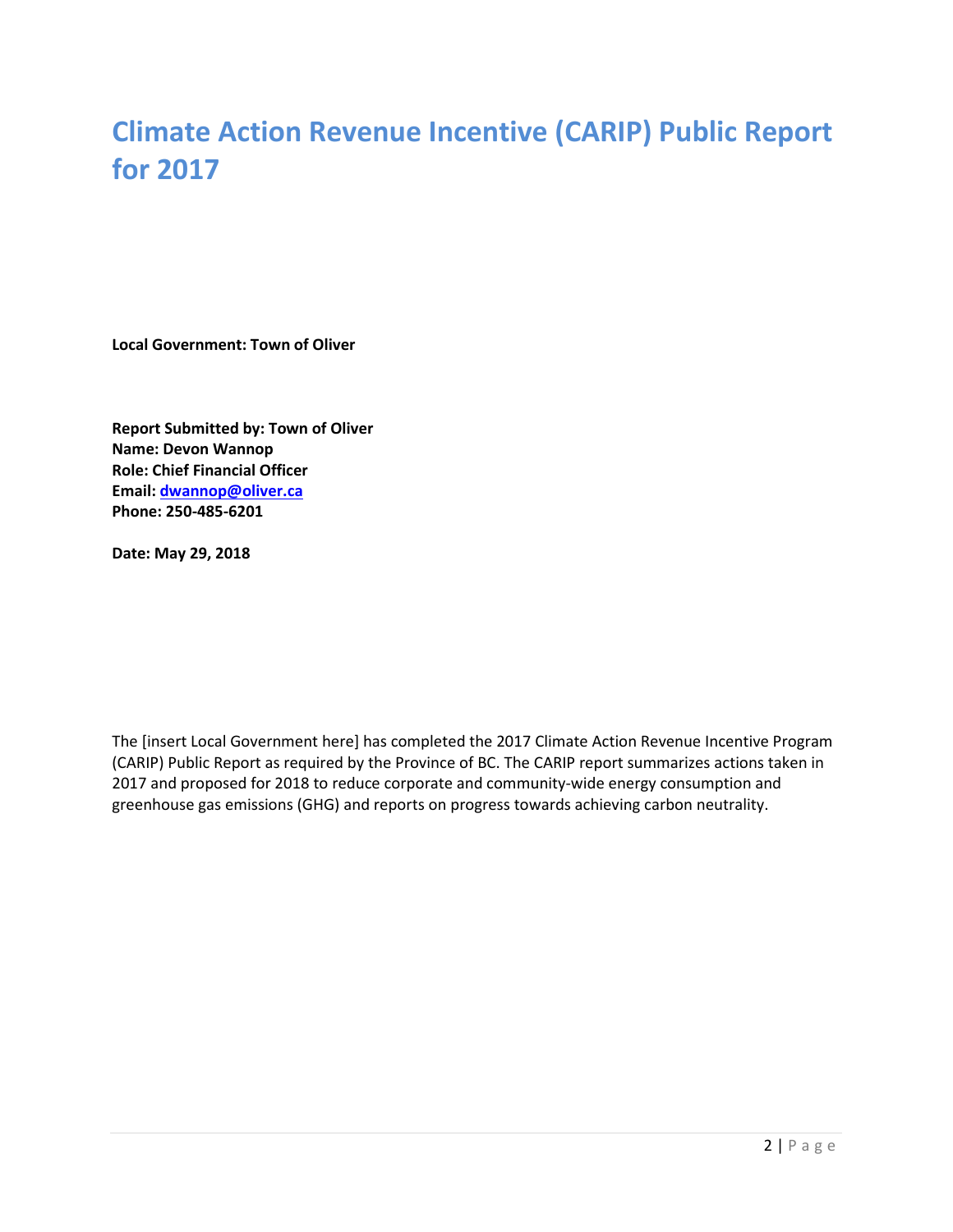## **2017 BROAD PLANNING ACTIONS**

### **Broad Planning Actions**

Broad Planning refers to high level planning that sets the stage for GHG emissions reductions, including plans such as Official Community Plans, Integrated Community Sustainability Plans, Climate Action Plans or Community Energy Emissions Plans. Land use planning that focuses on Smart Growth principles (compact, complete, connected, and centred) plays an especially important role in energy and GHG reduction.

| <b>Community-Wide Actions Taken in 2017</b>     |  |  |
|-------------------------------------------------|--|--|
| OCP Adopted in 2017                             |  |  |
| Council received the food secure Oliver plan    |  |  |
| <b>Community-Wide Actions Proposed for 2018</b> |  |  |
| DCC bylaw update - Water, Sewer and General     |  |  |
| <b>Asset Management Review</b>                  |  |  |
| <b>Automated Cart Program</b>                   |  |  |

|                                            | <b>Corporate Actions Taken in 2017</b> |  |  |
|--------------------------------------------|----------------------------------------|--|--|
|                                            | No Response                            |  |  |
| <b>Corporate Actions Proposed for 2018</b> |                                        |  |  |
|                                            | No Response                            |  |  |

| <b>Broad Planning</b>                                                                                                                                                                                                                    |                                           |            |
|------------------------------------------------------------------------------------------------------------------------------------------------------------------------------------------------------------------------------------------|-------------------------------------------|------------|
| Reduce Community GHG emissions by 2% from 2007 levels by 2020<br>What is (are) your current GHG<br>and by 10% from 2007 levels by 2030. Also, reduce corporate GHG<br>reduction target(s)?<br>emissions by 10% from 2009 levels by 2020. |                                           |            |
| Are you familiar with your community's community energy and emissions inventory (e.g. CEEI<br>or another inventory)?                                                                                                                     |                                           | <b>Yes</b> |
| What plans, policies or guidelines govern the implementation of climate mitigation in your<br>community?                                                                                                                                 |                                           |            |
|                                                                                                                                                                                                                                          | Community Energy and Emissions (CEE) Plan | <b>No</b>  |
|                                                                                                                                                                                                                                          | Community- Wide Climate Action Plan       | <b>Yes</b> |
|                                                                                                                                                                                                                                          | Integrated Community Sustainability Plan  | <b>No</b>  |
|                                                                                                                                                                                                                                          | Official Community Plan (OCP)             | <b>Yes</b> |
|                                                                                                                                                                                                                                          | <b>Regional Growth Strategy (RGS)</b>     | <b>Yes</b> |
|                                                                                                                                                                                                                                          | Do not have a plan                        | <b>No</b>  |
| Other:                                                                                                                                                                                                                                   |                                           | <b>No</b>  |
| Does your local government have a corporate GHG reduction plan?                                                                                                                                                                          |                                           | <b>Yes</b> |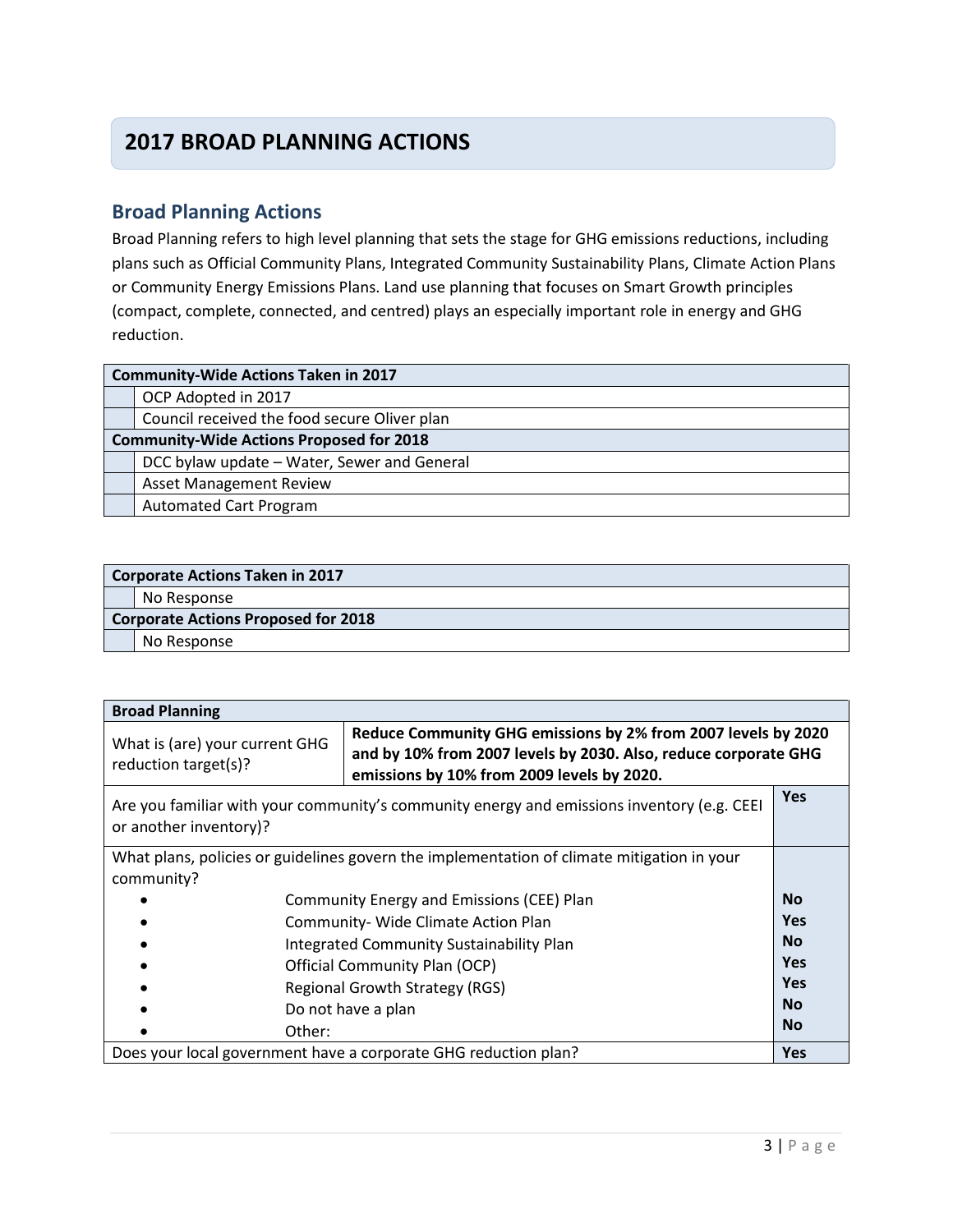## **2017 BUILDING AND LIGHTING ACTIONS**

### **Building and Lighting Actions**

Low-carbon buildings use the minimum amount of energy needed to provide comfort and safety for their inhabitants and tap into renewable energy sources for heating, cooling and power. These buildings can save money, especially when calculated over the long term. This category also includes reductions realized from energy efficient street lights and lights in parks or other public spaces.

| <b>Community-Wide Actions Taken in 2017</b>     |                                                         |  |
|-------------------------------------------------|---------------------------------------------------------|--|
|                                                 | Solar bollard lighting along Gala Park                  |  |
|                                                 | Various Street lighting changes to LED within the Town. |  |
|                                                 | <b>Electric Charging Station Completion</b>             |  |
| <b>Community-Wide Actions Proposed for 2018</b> |                                                         |  |
|                                                 | Food Recovery Program (Food Secure Oliver)              |  |
|                                                 |                                                         |  |

| <b>Corporate Actions Taken in 2017</b>     |                                                                        |  |  |
|--------------------------------------------|------------------------------------------------------------------------|--|--|
|                                            | Changeover of various AC units in Town owned buildings                 |  |  |
|                                            | Replacement of various pump house parts that were reducing efficiency. |  |  |
| <b>Corporate Actions Proposed for 2018</b> |                                                                        |  |  |
|                                            | Replacement of various pump house parts that were reducing efficiency. |  |  |
|                                            |                                                                        |  |  |

#### **Building and Lighting**

The Province has committed to taking incremental steps to increase energy-efficiency requirements in the BC Building Code to make buildings net-zero energy ready by 2032. The BC Energy Step Code--a part of the BC Building Code--supports that effort

| Is your local government aware of the BC Energy Step Cost?     | Yes |
|----------------------------------------------------------------|-----|
| Is your local government implementing the BC Energy Step Code? | Yes |

## **2017 ENERGY GENERATION ACTIONS**

### **Energy Generation Actions**

A transition to renewable or low-emission energy sources for heating, cooling and power supports large, long-term GHG emissions reductions. Renewable energy including waste heat recovery (e.g. from biogas and biomass), geo-exchange, micro hydroelectric, solar thermal and solar photovoltaic, heat pumps, tidal, wave, and wind energy can be implemented at different scales, e.g. in individual homes, or integrated across neighbourhoods through district energy or co-generation systems.

#### **Community-Wide Actions Taken in 2017**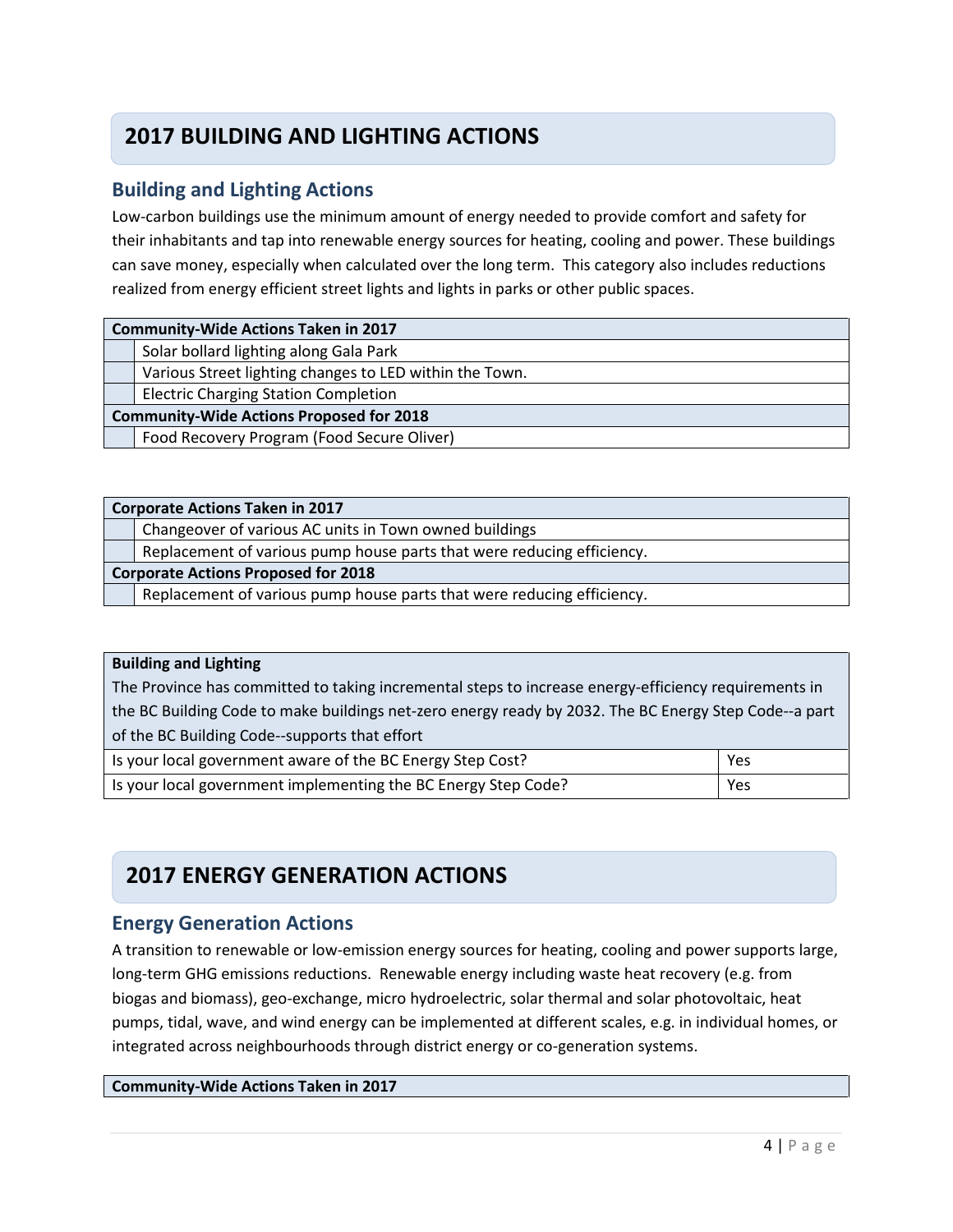|                                                                    | Provided funding for various Not for profits for Solar Panel Installation – Food Bank, Air Cadets |  |
|--------------------------------------------------------------------|---------------------------------------------------------------------------------------------------|--|
| <b>Community-Wide Actions Proposed for 2018</b>                    |                                                                                                   |  |
| Accept requests from not for profits for solar panel installation. |                                                                                                   |  |

|                                            | <b>Corporate Actions Taken in 2017</b>                                  |  |
|--------------------------------------------|-------------------------------------------------------------------------|--|
|                                            | Continued to explore grant funding for solar photovoltaic array         |  |
| <b>Corporate Actions Proposed for 2018</b> |                                                                         |  |
|                                            | Continued to explore grant funding for solar photovoltaic array         |  |
|                                            | Explore changeover to solar panel installation at town owned buildings. |  |

| <b>Energy Generation</b>                                                                                                                |           |
|-----------------------------------------------------------------------------------------------------------------------------------------|-----------|
| Is your local government developing, or constructing:                                                                                   |           |
| A district energy system                                                                                                                | Nο        |
| A renewable energy system                                                                                                               | <b>No</b> |
| Is your local government operating:                                                                                                     |           |
| A district energy system                                                                                                                | <b>No</b> |
| A renewable energy system<br>$\bullet$                                                                                                  | <b>No</b> |
| Is your local government connected to a district energy system that is operated by another<br>energy provider?                          |           |
| Are you aware of the Integrated Resource Recovery guidance page on the BC Climate Action<br>Toolkit?                                    |           |
| Are you familiar with the 2017 "List of Funding Opportunities for Clean Energy Projects Led by<br>First Nations and Local Governments?" |           |

## **2017 GREENSPACE/NATURAL RESOURCE PROTECTION ACTIONS**

### **Greenspace Actions**

Greenspace/Natural Resource Protection refers to the creation of parks and greenways, boulevards, community forests, urban agriculture, riparian areas, gardens, recreation/school sites, and other green spaces, such as remediated brownfield/contaminated sites as well as the protection of wetlands, waterways and other naturally occurring features.

| <b>Community-Wide Actions Taken in 2017</b>     |                                                                             |  |  |
|-------------------------------------------------|-----------------------------------------------------------------------------|--|--|
|                                                 | On larger subdivisions it is a requirement to connect to the walking trails |  |  |
| <b>Community-Wide Actions Proposed for 2018</b> |                                                                             |  |  |
|                                                 | On larger subdivisions it is a requirement to connect to the walking trails |  |  |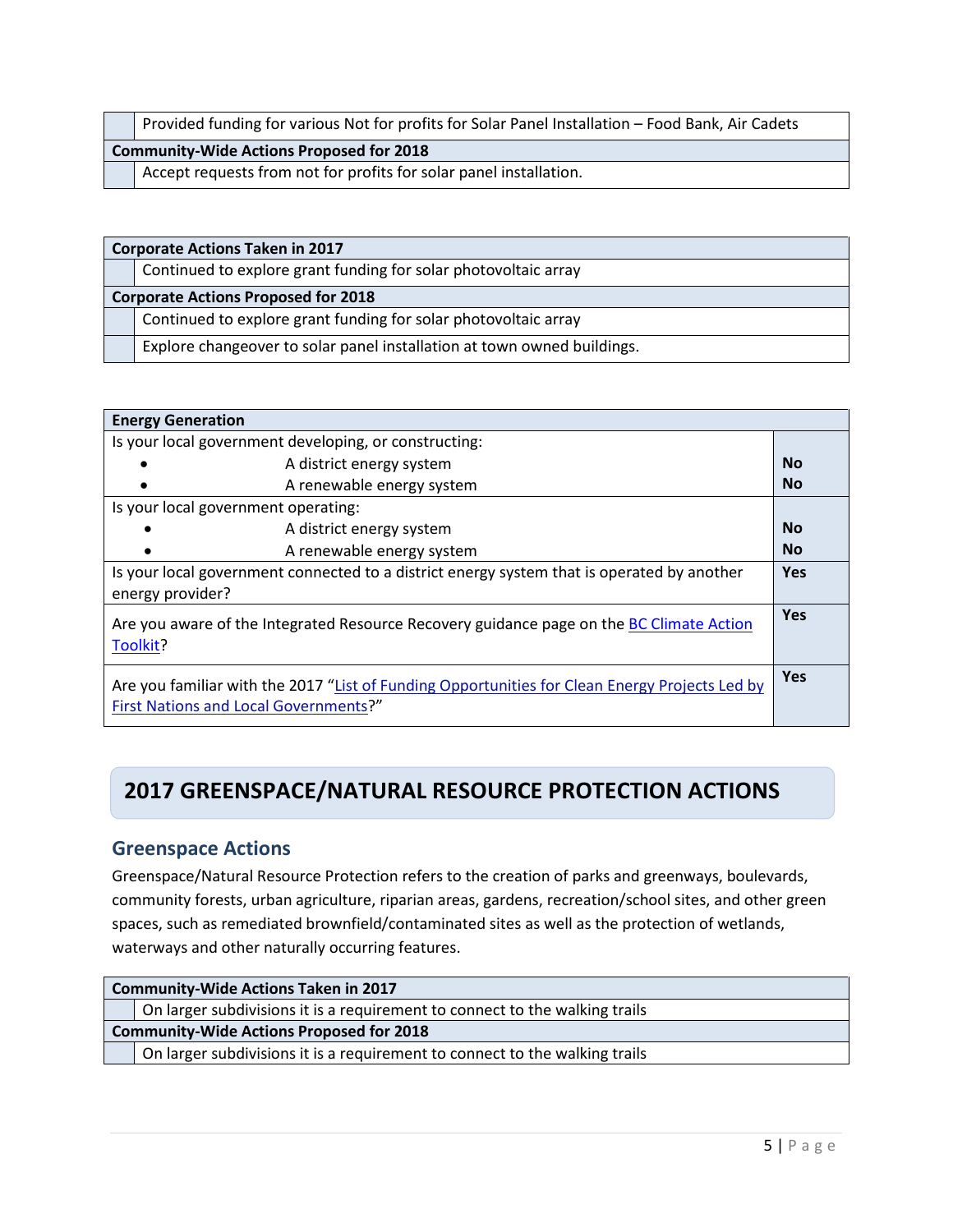|                                            | <b>Corporate Actions Taken in 2017</b>                                     |  |  |
|--------------------------------------------|----------------------------------------------------------------------------|--|--|
|                                            | Continued tree replacement program                                         |  |  |
|                                            | Riparian area designation protection on a property in the industrial zone. |  |  |
| <b>Corporate Actions Proposed for 2018</b> |                                                                            |  |  |
|                                            | Plan the development of a new Park within Town limits.                     |  |  |

| Greenspace                                                                        |           |
|-----------------------------------------------------------------------------------|-----------|
| Does your local government have urban forest policies, plans or programs?         | <b>No</b> |
| Does your local government have policies, plans or programs to support local food |           |
| production?                                                                       |           |

## **2017 SOLID WASTE ACTIONS**

### **Solid Waste Actions**

Reducing, reusing, recycling, recovering and managing the disposal of the residual solid waste minimizes environmental impacts and supports sustainable environmental management, greenhouse gas reductions, and improved air and water quality.

| <b>Community-Wide Actions Taken in 2017</b>     |                                                         |  |
|-------------------------------------------------|---------------------------------------------------------|--|
|                                                 | Research of the benefits of the automated cart program. |  |
| <b>Community-Wide Actions Proposed for 2018</b> |                                                         |  |
|                                                 | Implementation of the automated cart program            |  |

| <b>Corporate Actions Taken in 2017</b>     |                                                                              |
|--------------------------------------------|------------------------------------------------------------------------------|
|                                            | Provided Christmas tree and spring yard waste chipping to residents          |
|                                            | Continue composting organics to make soil.                                   |
|                                            | Improved educational materials for the different types of products.          |
| <b>Corporate Actions Proposed for 2018</b> |                                                                              |
|                                            | Championing the changeover of the automated carts by being leader in change. |
|                                            | Continue composting organics to make soil.                                   |
|                                            | Improved educational materials for the different types of products.          |
|                                            | Provided Christmas tree and spring yard waste chipping to residents          |

| Solid Waste                                                                                       |           |
|---------------------------------------------------------------------------------------------------|-----------|
| Does your local government have construction and demolition waste reduction policies, plans   Yes |           |
| or programs?                                                                                      |           |
| Does your local government have organics reduction/diversion policies, plans or programs?         | <b>No</b> |

## **2017 TRANSPORTATION ACTIONS**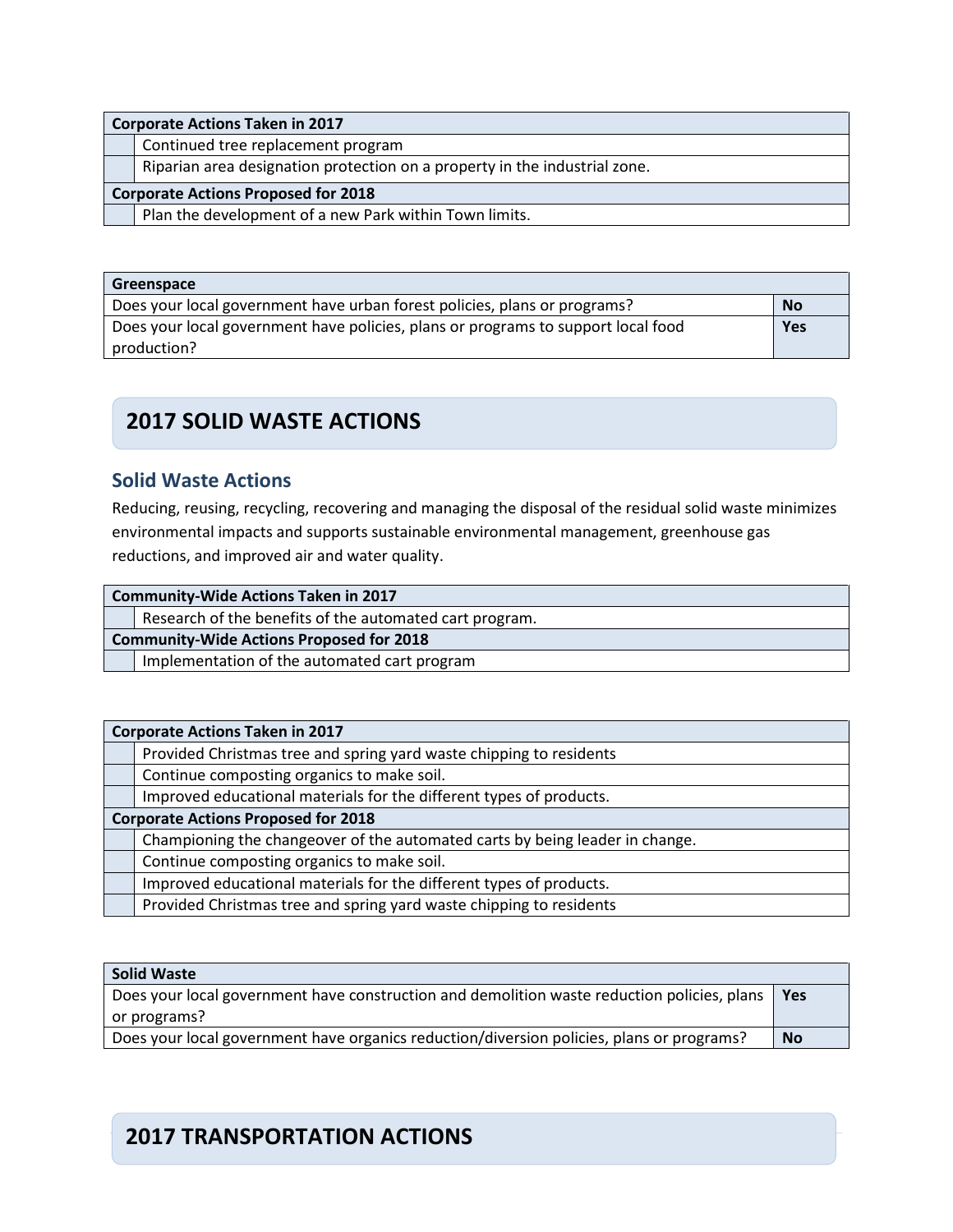### **Transportation Actions**

Transportation actions that increase transportation system efficiency, emphasize the movement of people and goods, and give priority to more efficient modes, e.g. walking, cycling, ridesharing, and public transit, can contribute to reductions in greenhouse gas emissions and more livable communities.

| <b>Community - Wide Actions Taken in 2017</b>   |                                                                                            |  |
|-------------------------------------------------|--------------------------------------------------------------------------------------------|--|
|                                                 | Continue to partner with BC transit to provide transit services.                           |  |
|                                                 | Worked with RDOS to implement a transit system between Osoyoos and Kelowna. Stop in Oliver |  |
|                                                 | The traffic calming study with BC infrastructure.                                          |  |
| <b>Community-Wide Actions Proposed for 2018</b> |                                                                                            |  |
|                                                 | Continue to partner with BC transit to provide transit services.                           |  |
|                                                 | Continue to work RDOS to implement a transit system between Osoyoos and Kelowna. Stop in   |  |
|                                                 | Oliver                                                                                     |  |
|                                                 | Research the on demand bus stopping program with Transit BC.                               |  |

| <b>Corporate Actions Taken in 2017</b>                       |  |
|--------------------------------------------------------------|--|
| Continue to replace vehicle fleet with more efficient models |  |
| <b>Corporate Actions Proposed for 2018</b>                   |  |
| Continue to replace vehicle fleet with more efficient models |  |

| Transportation                                                                           |            |
|------------------------------------------------------------------------------------------|------------|
| Does your local government have policies, plans or programs to support:                  |            |
| <b>Walking</b>                                                                           | <b>Yes</b> |
| Cycling                                                                                  | <b>No</b>  |
| <b>Transit Use</b>                                                                       | <b>No</b>  |
| Electric Vehicle Use                                                                     | <b>No</b>  |
| Other (please specify)                                                                   | <b>No</b>  |
|                                                                                          |            |
| Does your local government have a transportation demand management (TDM) strategy (e.g.  | <b>No</b>  |
| to reduce single-vehicle occupancy trips, increase travel options, provide incentives to |            |
| encourage individuals to modify travel behavior)?                                        |            |
| Does your local government integrate its transportation and land use planning?           | <b>Yes</b> |

### **Water and Wastewater Actions 2017 WATER AND WASTEWATER ACTIONS**

Managing and reducing water consumption and wastewater is an important aspect of developing a sustainable built environment that supports healthy communities, protects ecological integrity, and reduces greenhouse gas emissions.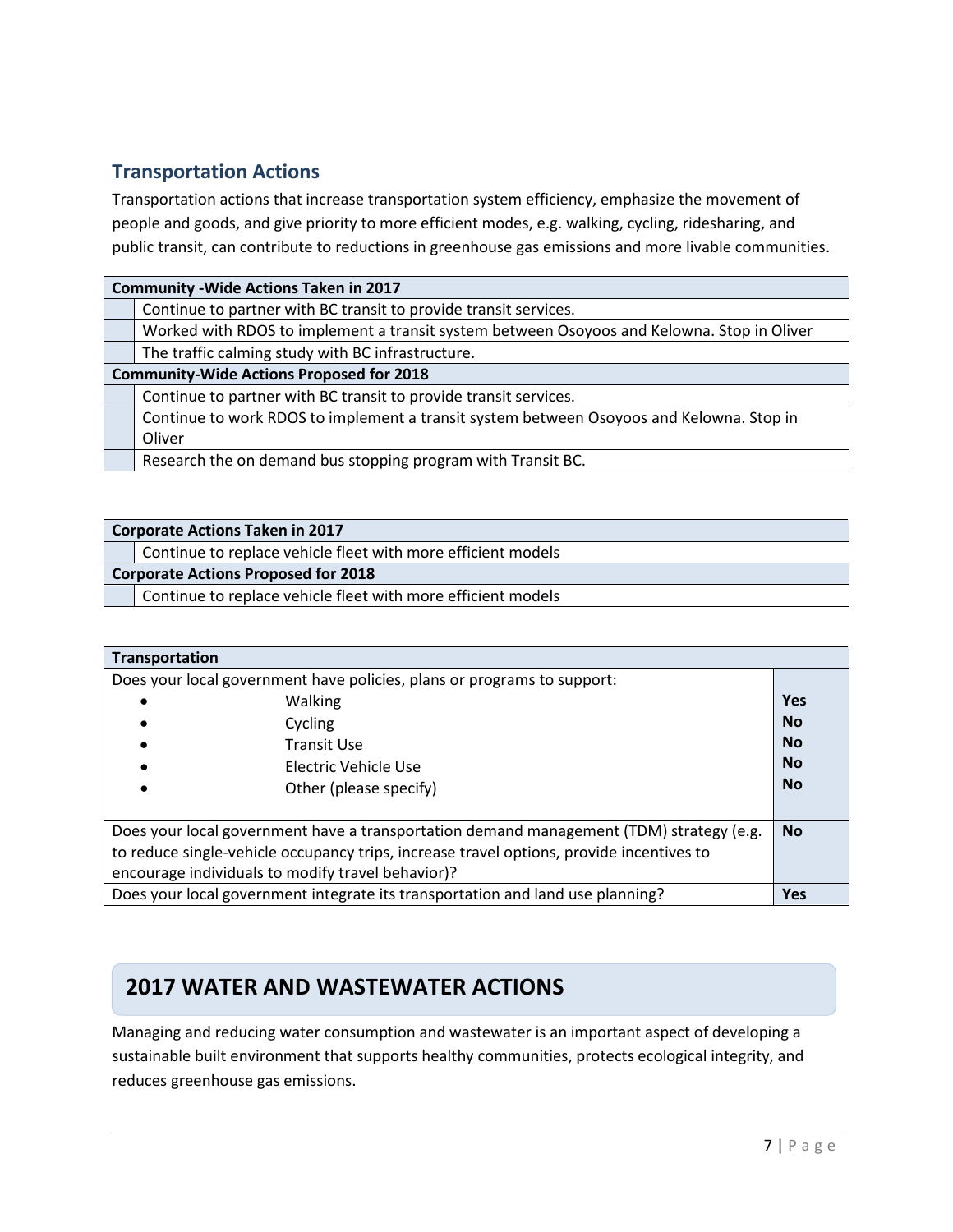| <b>Community-Wide Actions Taken in 2017</b>     |                                                                                             |  |
|-------------------------------------------------|---------------------------------------------------------------------------------------------|--|
|                                                 | Received various applications from the utility leak adjustment policy - implemented in 2016 |  |
|                                                 | Continue to provide leak letters to residents with leaks                                    |  |
|                                                 | Completed the assessment of the Town's canal irrigation water system                        |  |
|                                                 | Drought management plan completed                                                           |  |
| <b>Community-Wide Actions Proposed for 2018</b> |                                                                                             |  |
|                                                 | Assessing different options for variable frequency drives.                                  |  |

#### **Corporate Actions Taken in 2017**

Member of the "OBWB make water work"

#### **Corporate Actions Proposed for 2018**

Member of the "OBWB make water work"

Continue to monitor and apply for grants for the Aeration cells due to desludging

#### **Water Conservation**

Does your local government have water conservation policies, plans or programs? **Yes**

## **2017 CLIMATE CHANGE ADAPTATION ACTIONS**

This section of the CARIP survey is designed to collect information related to the types of climate impacts local governments are experiencing and how they are being addressed.

| Please identify the THREE climate impacts that are most relevant to your Local Government. |
|--------------------------------------------------------------------------------------------|
|                                                                                            |

- Warmer winter temperatures reducing snowpack
- Changes to temperature and precipitation causing seasonal drought
- Heatwaves impacting population health
- Increased temperatures increasing wildfire activity
- Increased temperatures affecting air quality
- Changing temperatures influencing species migration and ecosystem shifts
- Extreme weather events contributing to urban and overland flooding
- Sea level rise and storms causing coastal flooding and/or erosion

Other:

| In 2017 has your local government addressed the impacts of a changing climate using any of the |     |  |
|------------------------------------------------------------------------------------------------|-----|--|
| following?                                                                                     |     |  |
| <b>Risk and Vulnerability Assessments</b>                                                      | No. |  |
| <b>Risk Reduction Strategies</b>                                                               |     |  |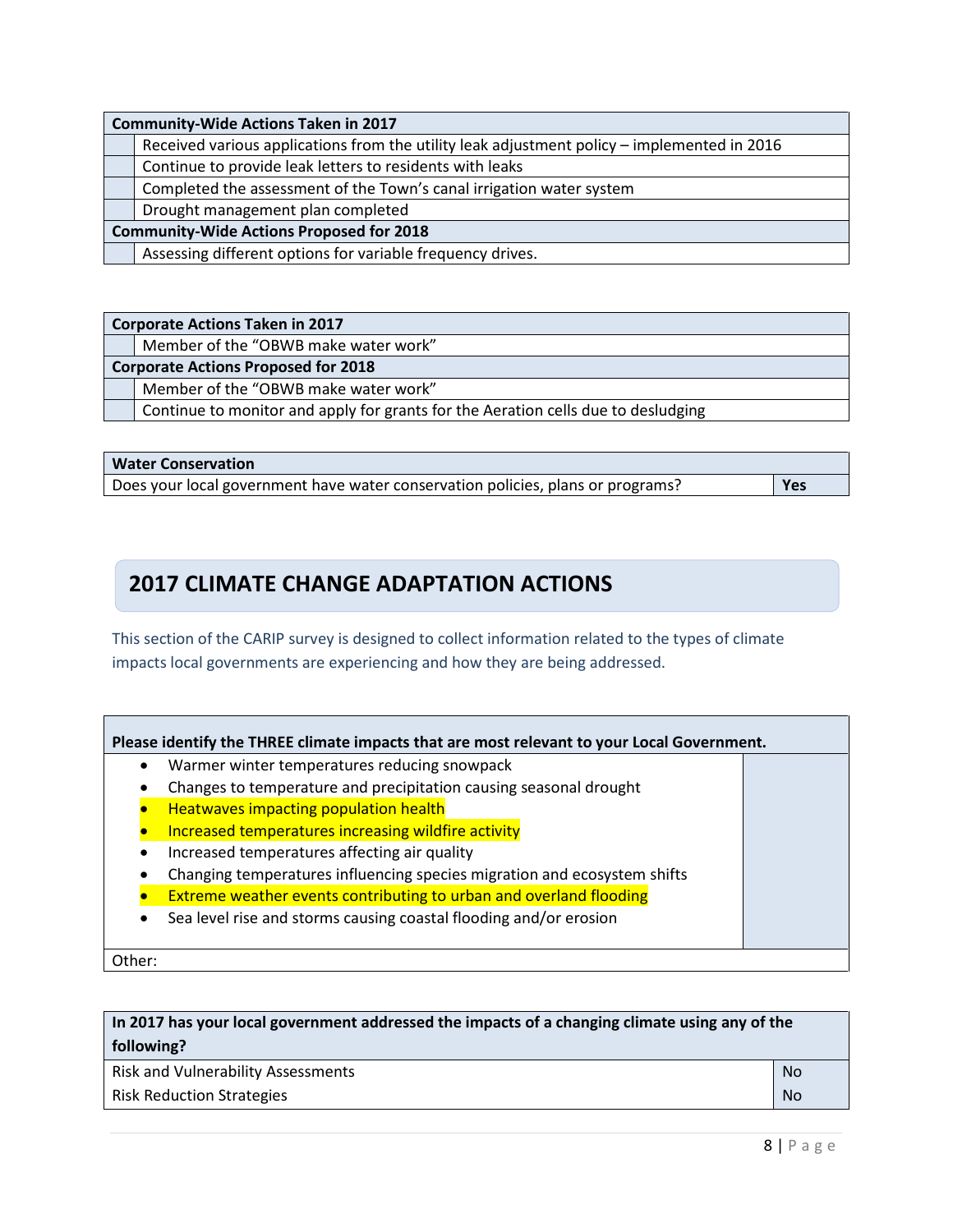| Emergency response planning                                       | <b>No</b>      |
|-------------------------------------------------------------------|----------------|
| Asset management                                                  | No.            |
| Natural/Eco asset management strategies                           | <b>No</b>      |
| Infrastructure upgrades (e.g. storm water system upgrades)        | Yes            |
| Beach Nourishment projects                                        | <b>No</b>      |
| Economic diversification initiatives                              | <b>No</b>      |
| Strategic and financial planning                                  | Yes            |
| Cross-department working groups                                   | <b>No</b>      |
| OCP policy changes                                                | Yes            |
| Changes to zoning and other bylaws and regulations                | Yes            |
| Incentives for property owner (e.g. reducing storm water run-off) | N <sub>o</sub> |
| Public education and awareness                                    | <b>No</b>      |
| Research                                                          | N <sub>o</sub> |
| Mapping                                                           | N <sub>o</sub> |
| Partnerships                                                      | <b>No</b>      |
|                                                                   |                |
| Other:                                                            |                |
|                                                                   |                |

| <b>Climate Change Adaptation Actions Taken in 2017</b>                                              |  |
|-----------------------------------------------------------------------------------------------------|--|
| Please elaborate on key actions and/or partnerships your local government has engaged in to prepare |  |
| for, and adapt to a changing climate. Add links to key documents and information where appropriate. |  |
| <b>OBWB</b>                                                                                         |  |
| <b>Climate Change Adaptation Actions Proposed for 2018</b>                                          |  |
| <b>OBWB</b>                                                                                         |  |
| For more information please contact:                                                                |  |
|                                                                                                     |  |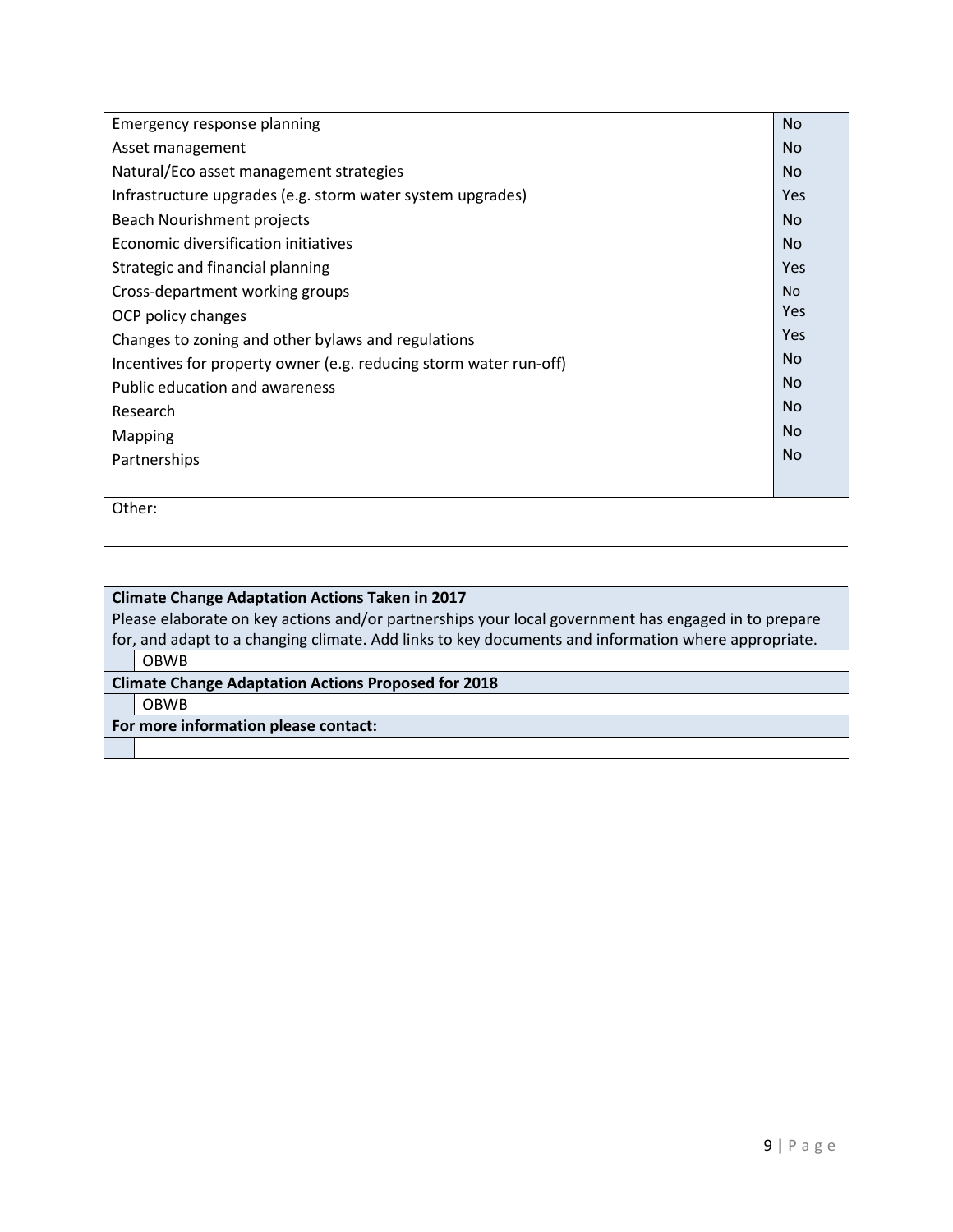| The following are key resources that may be helpful to your local government in       |                                 |
|---------------------------------------------------------------------------------------|---------------------------------|
| identifying climate impacts, as well as, strategies, actions and funding to deal with |                                 |
| them. For those resources that you have used, please indicate whether they were       |                                 |
| useful in advancing your work in climate change adaptation?                           |                                 |
| <b>Indicators of Climate Change for British Columbia, 2016</b>                        | Haven't Used/Useful/Not Useful  |
| Plan2Adapt                                                                            | Haven't Used /Useful/Not Useful |
| <b>Climate Projections for Metro Vancouver</b>                                        | Haven't Used /Useful/Not Useful |
| <b>Climate Projections for the Capital Region</b>                                     | Haven't Used /Useful/Not Useful |
| <b>Climate Projections for the Cowichan Valley Regional District</b>                  | Haven't Used /Useful/Not Useful |
| Province of BC's BC Adapts Video Series                                               | Haven't Used /Useful/Not Useful |
| <b>Preparing for Climate Change: An Implementation Guide for Local Governments</b>    | Haven't Used /Useful/Not Useful |
| The Public Infrastructure and Engineering Vulnerability Committee's (PIEVC) protocol  | Haven't Used /Useful/Not Useful |
| Sea Level Rise Primer                                                                 | Haven't Used /Useful/Not Useful |
| <b>BC Regional Adaptation Collaborative Webinars</b>                                  | Haven't Used /Useful/Not Useful |
| www.ReTooling.ca                                                                      | Haven't Used /Useful/Not Useful |
| <b>Water Balance Model</b>                                                            | Haven't Used /Useful/Not Useful |
| <b>The Water Conservation Calculator</b>                                              | Haven't Used /Useful/Not Useful |
|                                                                                       |                                 |
| Funding:                                                                              |                                 |
| <b>National Disaster Mitigation Program (NDMP)</b>                                    | Haven't Used /Useful/Not Useful |
| <b>Community Emergency Preparedness Fund (CEPF)</b>                                   | Haven't Used /Useful/Not Useful |
| <b>Municipalities for Climate Innovation Program (MCIP)</b>                           | Haven't Used /Useful/Not Useful |
| <b>Climate Adaptation Partner Grants (FCM)</b>                                        | Haven't Used /Useful/Not Useful |
| <b>Infrastructure Planning Grants (MAH)</b>                                           | Haven't Used /Useful/Not Useful |
| <b>Federal Gas Tax Fund</b>                                                           | Haven't Used /Useful/Not Useful |
|                                                                                       |                                 |
| Other:                                                                                |                                 |

## **2017 OTHER CLIMATE ACTIONS**

## **Other Climate Actions**

This section provides local governments the opportunity to report other climate actions that are not captured in the categories above.

| <b>Community-Wide Actions Taken in 2017</b>     |             |  |  |
|-------------------------------------------------|-------------|--|--|
|                                                 | No Response |  |  |
| <b>Community-Wide Actions Proposed for 2017</b> |             |  |  |
|                                                 | No Response |  |  |

|                                            | <b>Corporate Actions Taken in 2017</b>                                       |  |  |
|--------------------------------------------|------------------------------------------------------------------------------|--|--|
|                                            | Continue to promote online home-owner grants, EFT's and email bill transfer. |  |  |
|                                            | Continue to promote complaints online rather than telephone or paper.        |  |  |
| <b>Corporate Actions Proposed for 2017</b> |                                                                              |  |  |
|                                            | Continue to promote online home-owner grants, EFT's and email bill transfer. |  |  |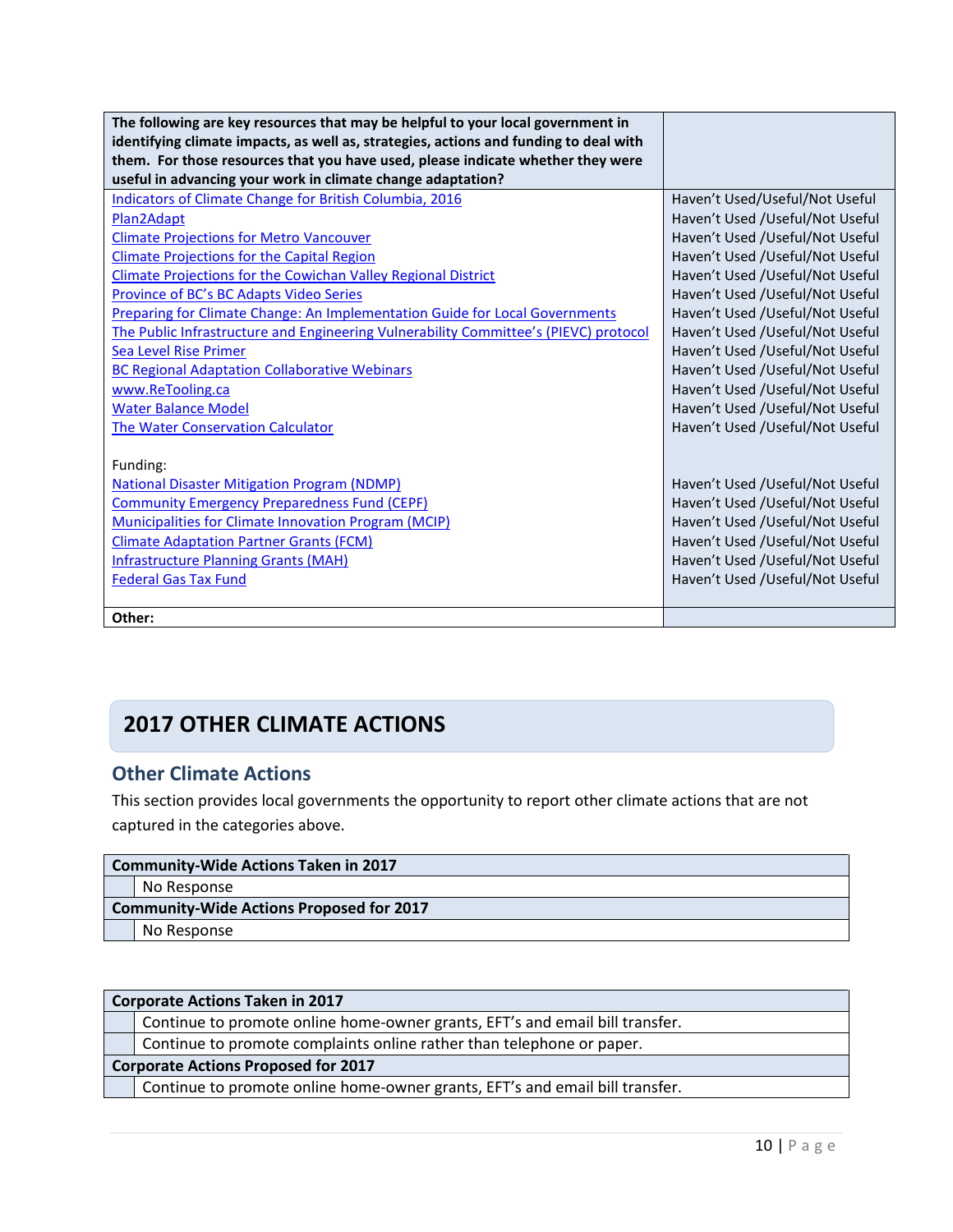Continue to promote complaints online rather than telephone or paper.

| <b>Other</b>                                                                      |           |
|-----------------------------------------------------------------------------------|-----------|
| Are you familiar with the Community Lifecycle Infrastructure Costing Tool (CLIC)? | Yes       |
|                                                                                   |           |
| Have you used CLIC?                                                               | <b>No</b> |
|                                                                                   |           |

## **INNOVATION AND PEER-TO-PEER LEARNING**

#### **Innovation**

This section provides the opportunity to showcase an innovative Corporate and/or Community-Wide GHG reduction and/or climate change adaptation activity that your local government has undertaken and that has had, or has the potential to have, a significant impact. You are welcome to repeat an action that has already been listed.

Projects included here may be featured as success stories on the B.C. Climate Action Toolkit and/or shared with other local governments to inspire further climate action. Please add links to additional information where possible.

Communities that have conducted innovative initiatives may want to consider raising their profile through applications to CEA's [Climate and Energy Action Awards,](http://communityenergy.bc.ca/climate-and-energy-action-awards/) [UBCM Climate and Energy Action](http://www.ubcm.ca/EN/meta/news/news-archive/2016-archive/climate-and-energy-action-awards.html)  [Award,](http://www.ubcm.ca/EN/meta/news/news-archive/2016-archive/climate-and-energy-action-awards.html) [FCM Sustainable Communities Awards](https://fcm.ca/home/awards/sustainable-communities-awards.htm) or through submissions to FCM's National Measures [Report.](https://fcm.ca/home/programs/partners-for-climate-protection/national-measures-report.htm)

**Community-Wide Action** No Response For more information contact: **Corporate Action** No Response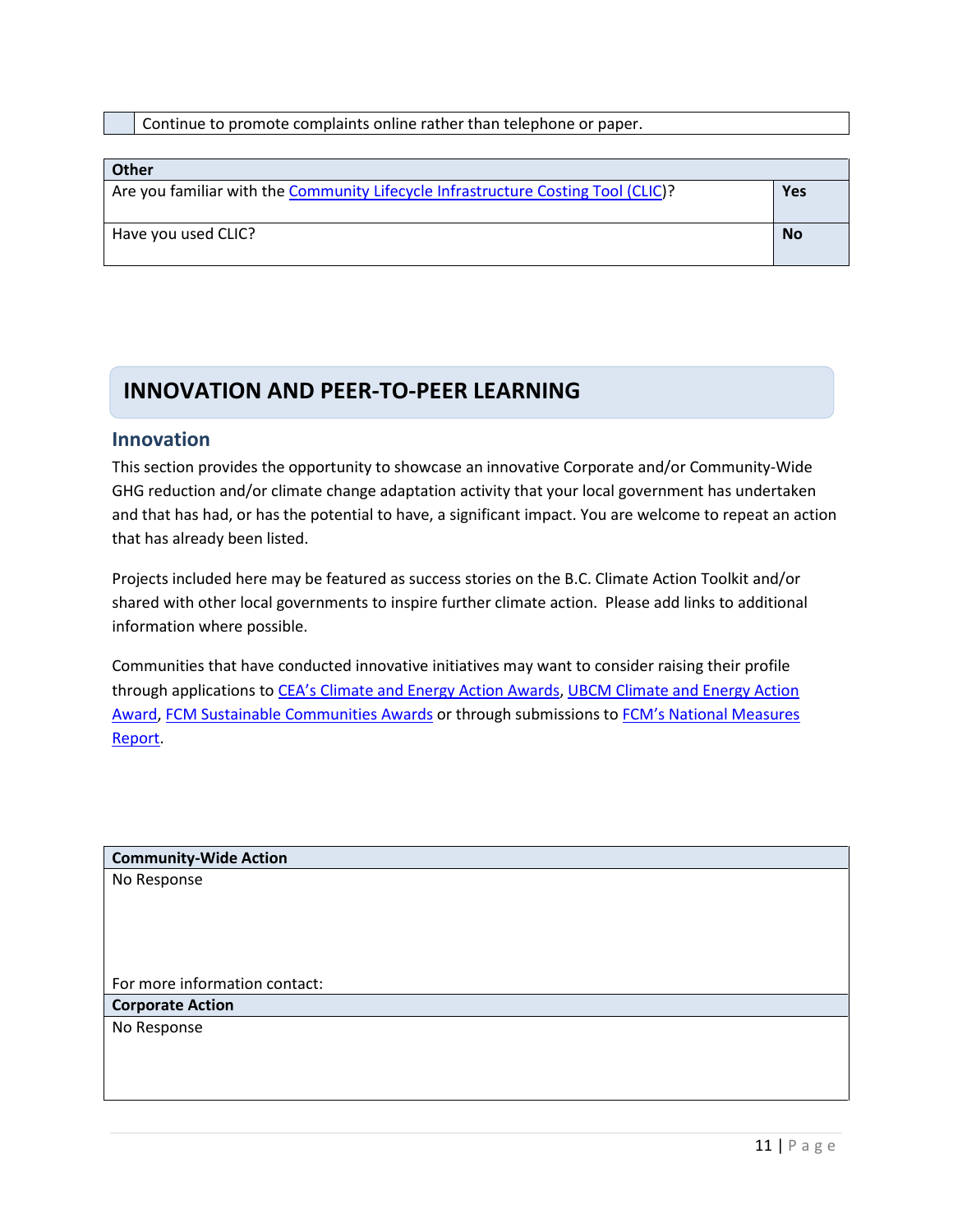### **Programs, Partnerships and Funding Opportunities**

Local governments often rely on programs, partnerships and funding opportunities to achieve their climate action goals. Please share the names of programs and organizations that have supported your local government's climate actions by listing each entry in the box below.

#### **Mitigation**

| <b>Programs and Funding</b>                |
|--------------------------------------------|
|                                            |
| Federal Gas Tax<br>UBCM - Asset Management |
| FCM-Asset Management                       |
|                                            |

#### **Adaptation**

**Programs and Funding** No Response

## **2017 CARBON NEUTRAL REPORTING**

Local governments are required to report on their progress in achieving their carbon neutral goal under the Climate Action Charter. Working with B.C. local governments, the joint Provincial-UBCM Green Communities Committee (GCC) has established a common approach to determining carbon neutrality for the purposes of the Climate Action Charter, including a Carbon Neutral Framework and supporting guidance for local governments on how to become carbon neutral.

Prior to completing this portion of the survey, please ensure that you are familiar with guidance available on the B.C. Climate Action Toolkit website, especially the Becoming Carbon Neutral: A Guide [for Local Governments in British Columbia.](http://www.toolkit.bc.ca/sites/default/files/Becoming%20Carbon%20Neutral%20V3%20FINAL%20July%202014_0.pdf)

*Please note: As a result of the BC Recycling Regulation, local governments are no longer required to account for greenhouse gas (GHG) emissions from vehicles, equipment and machinery required for the*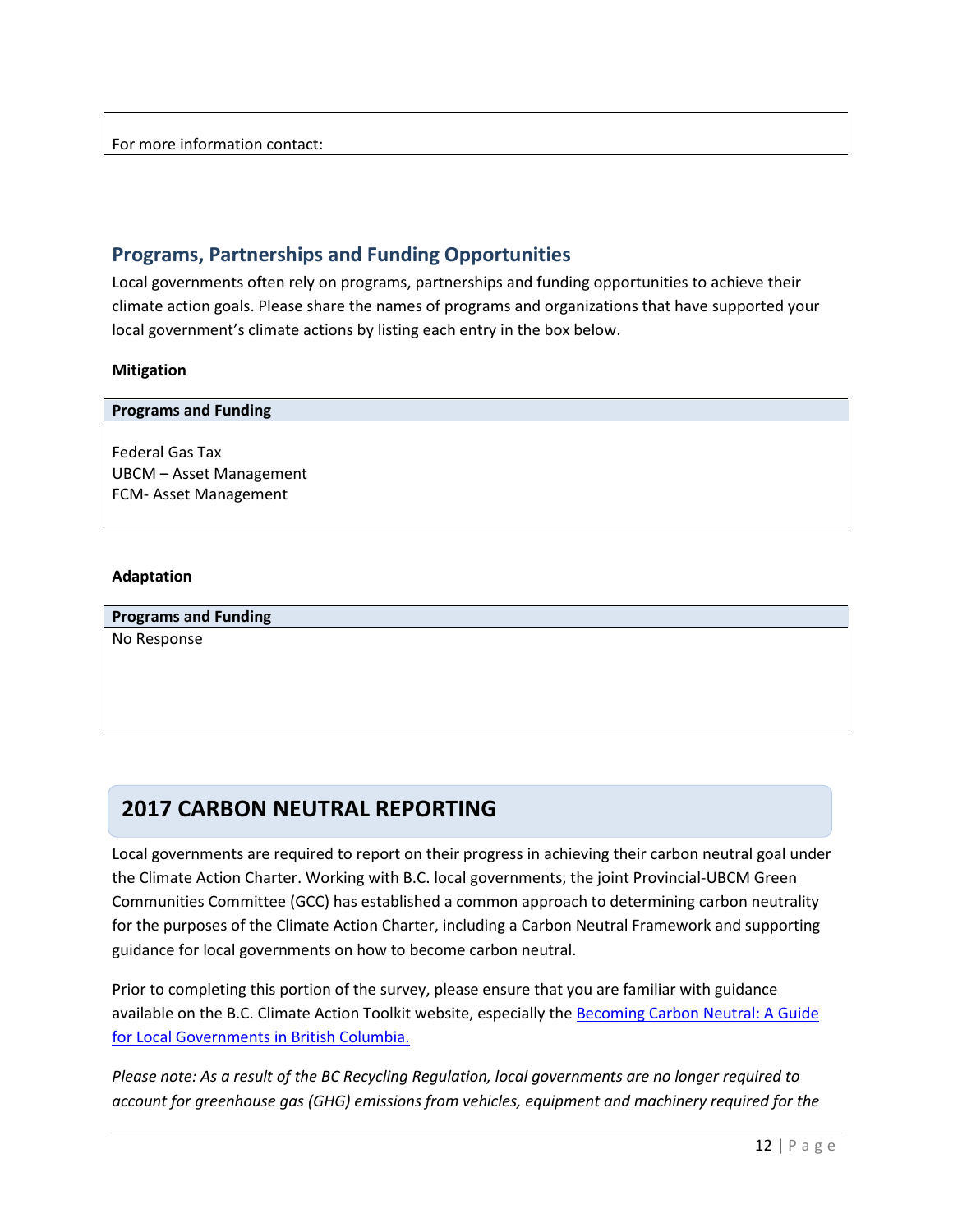*collection, transportation and diversion of packaging and printed paper, in their annual Climate Action Revenue Incentive Program (CARIP) reports.*

### **Reporting Emissions**

| Did you measure your local government's corporate GHG emissions in 2017?                                                                                                                                                      | <b>Yes</b>     |
|-------------------------------------------------------------------------------------------------------------------------------------------------------------------------------------------------------------------------------|----------------|
|                                                                                                                                                                                                                               |                |
| If your local government measured 2017 corporate GHG emissions, please report<br>the number of corporate GHG emissions (in tonnes of carbon dioxide equivalent)<br>from services delivered directly by your local government: | 203.2383       |
|                                                                                                                                                                                                                               |                |
| If your local government measured 2017 corporate GHG emissions, please report<br>the number of corporate GHG emissions (in tonnes of carbon dioxide equivalent)<br>from contracted services:                                  | 48.1997        |
| <b>TOTAL A: CORPORATE GHG EMISSIONS FOR 2017</b>                                                                                                                                                                              | 251.4380 tCO2e |

### **Reporting Reductions and Offsets**

To be carbon neutral, a local government must balance their TOTAL corporate GHG emissions generated in 2017 by one or a combination of the following actions:

- undertake GCC-supported Option 1 Project(s)
- undertake GCC-supported Option 2 Project(s)
- purchase carbon offsets from a credible offset provider

### **If applicable, please report the 2017 GHG emissions reductions (in tonnes of carbon dioxide equivalent (tCO2e)) being claimed from Option 1 GHG Reduction Projects:**

| <b>OPTION 1 PROJECTS</b>                            | <b>REDUCTIONS</b> |
|-----------------------------------------------------|-------------------|
|                                                     |                   |
| <b>Energy Efficient Retrofits</b>                   |                   |
|                                                     |                   |
| Solar Thermal                                       |                   |
|                                                     |                   |
| Household Organic Waste Composting                  |                   |
|                                                     |                   |
| Low Emission Vehicles                               |                   |
|                                                     |                   |
| <b>Avoided Forest Conversion</b>                    |                   |
|                                                     |                   |
| TOTAL B: REDUCTIONS FROM OPTION 1 PROJECTS FOR 2017 | tCO <sub>2e</sub> |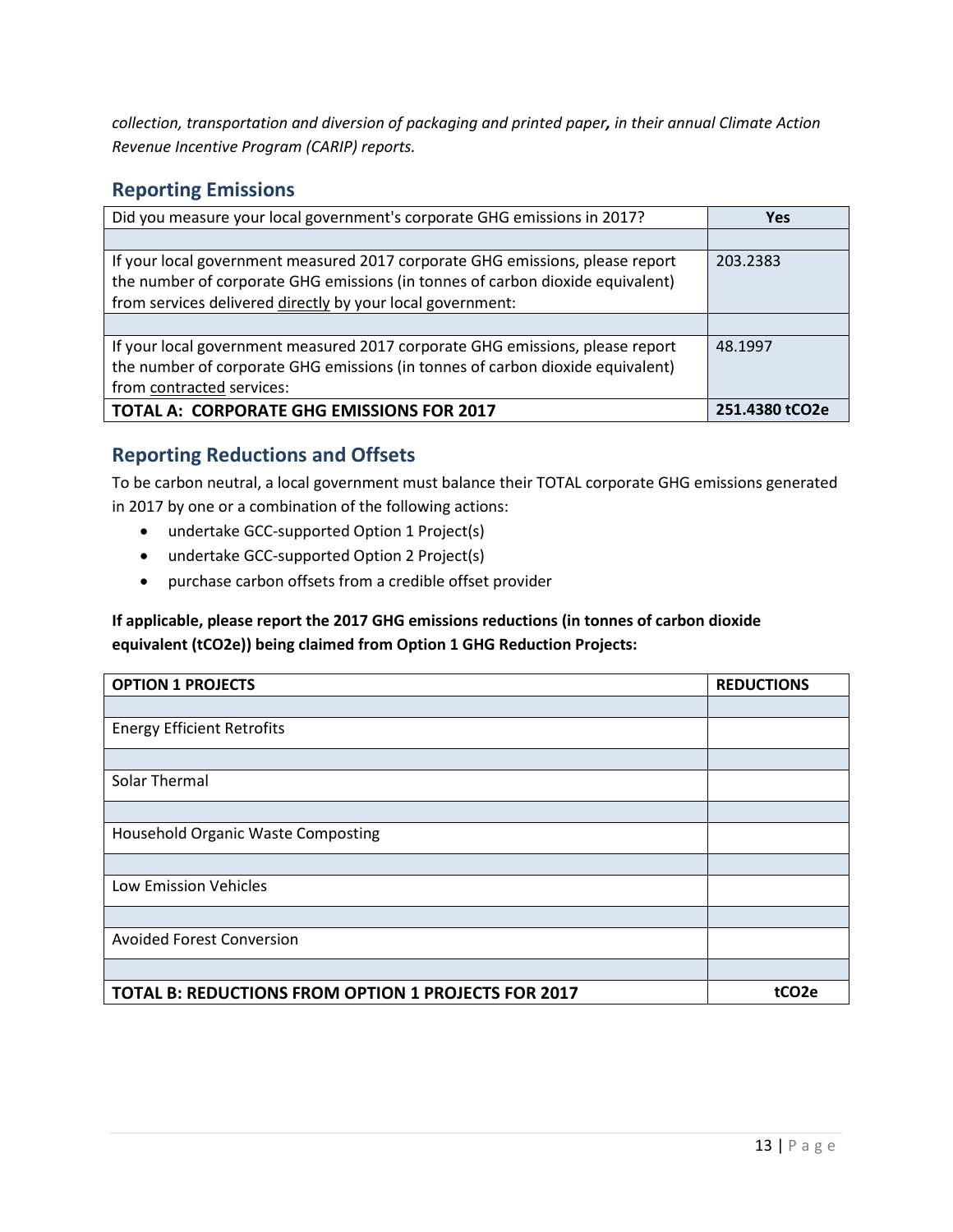**If applicable, please report the names and 2017 GHG emissions reductions (in tonnes of carbon dioxide equivalent (tCO2e)) being claimed from Option 2 GHG Reduction Projects:**

| <b>OPTION 2 PROJECT NAME</b>                        | <b>REDUCTIONS</b> |
|-----------------------------------------------------|-------------------|
|                                                     |                   |
|                                                     |                   |
|                                                     |                   |
|                                                     |                   |
|                                                     |                   |
|                                                     |                   |
|                                                     |                   |
| TOTAL C: REDUCTIONS FROM OPTION 2 PROJECTS FOR 2017 | tCO <sub>2e</sub> |

**If applicable, please report the name of the offset provider, type of project and number of offsets purchased (in tonnes of carbon dioxide equivalent (tCO2e)) from an offset provider for the 2017 reporting year:**

**(NOTE: DO NOT INCLUDE ANY FUNDS THAT MAY BE SET ASIDE IN A CLIMATE ACTION RESERVE FUND)**

| <b>OFFSET PROVIDER NAME</b>                | <b>OFFSETS</b>    |
|--------------------------------------------|-------------------|
|                                            |                   |
|                                            | 252.00            |
| <b>Offsetters</b>                          |                   |
|                                            |                   |
|                                            |                   |
|                                            |                   |
|                                            |                   |
| <b>TOTAL D: OFFSETS PURCHASED FOR 2017</b> | tCO <sub>2e</sub> |

### **TOTAL REDUCTIONS AND OFFSETS FOR 2017 (Total B+C+D) = 252.00 tCO2e**

### **Corporate GHG Emissions Balance for 2017**

Your local government's Corporate GHG Emissions Balance is the difference between total corporate GHG emissions (direct + contracted emissions) and the GHG emissions reduced through GCC Option 1 and Option 2 projects and/or the purchase of offsets.

#### **CORPORATE GHG EMISSIONS BALANCE FOR 2017 = (A – (B+C+D)) = -0.5620 tCO2e**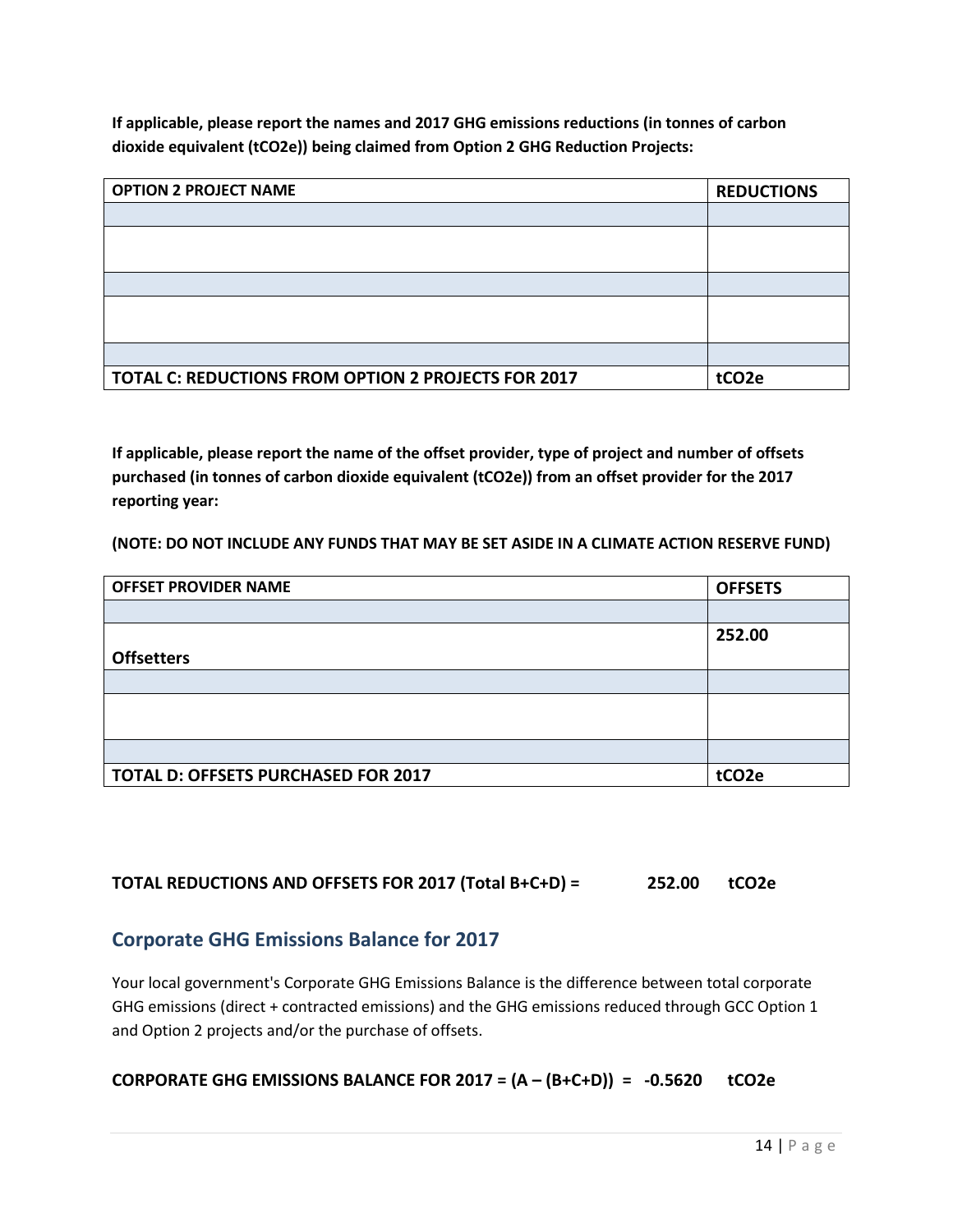## **If your Corporate GHG Emissions Balance is negative or zero, your local government is carbon neutral. CONGRATULATIONS!**

**If applicable, please record any emissions reductions you will be carrying over for future years and the source of the emissions reductions, including the year they were earned (E.g., Organics diversion, 2016 100 tCO2e).** 

| SOURCE OF CARRY OVER EMISSION REDUCTIONS (and year earned)        | <b>REDUCTIONS</b> |
|-------------------------------------------------------------------|-------------------|
|                                                                   |                   |
|                                                                   |                   |
|                                                                   |                   |
|                                                                   |                   |
|                                                                   |                   |
| <b>BALANCE OF REDUCTIONS ELIGIBLE FOR CARRY OVER TO NEXT YEAR</b> | tCO <sub>2e</sub> |

| Carbon Neutral Reporting                                                     |    |
|------------------------------------------------------------------------------|----|
| Does your local government have a climate reserve fund or something similar? | No |

## **GCC CLIMATE ACTION RECOGNITION PROGRAM**

## **Green Communities Committee (GCC) Climate Action Recognition Program**

The joint Provincial-UBCM Green Communities Committee (GCC) is pleased to be continuing the Climate Action Recognition Program again this year. This multi-level program provides the GCC with an opportunity to review and publicly recognize the progress and achievements of each Climate Action Charter (Charter) signatory.

Recognition is provided on an annual basis to local governments who demonstrate progress on their Charter commitments, according to the following:

**Level 1 – Demonstrating Progress on Charter Commitments**: for local governments who demonstrate progress on fulfilling one or more of their Charter commitments

**Level 2 – Measuring GHG Emissions**: for local governments that achieve level 1, and who have measured their Corporate GHG Emissions for the reporting year and demonstrate that they are familiar with their community's energy and emissions inventory (i.e. CEEI)

**Level 3 – Accelerating Progress on Charter Commitments:** for those local governments who have achieved level 1 and 2 and have demonstrated undertaking significant action (corporately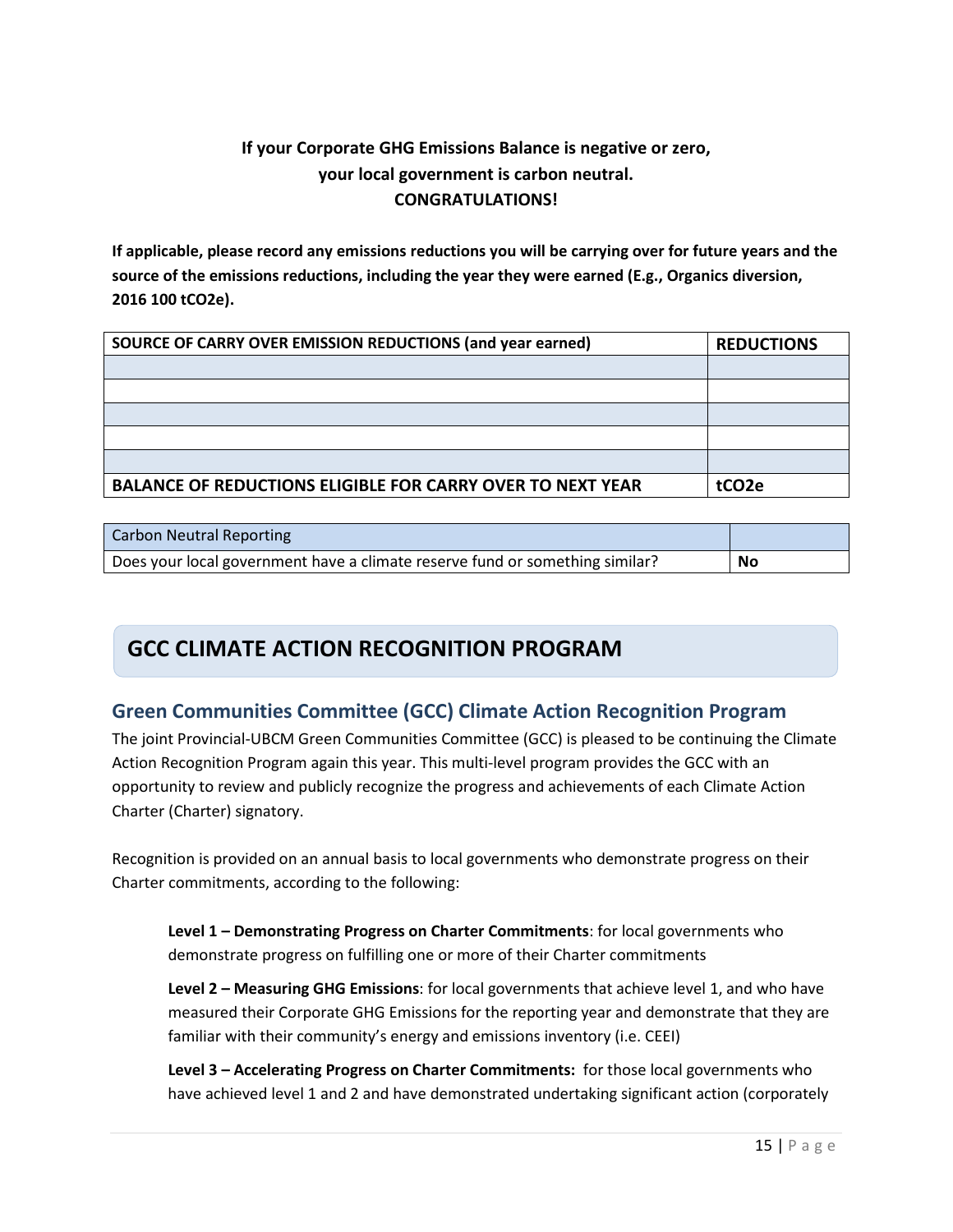or community wide) to reduce GHG emissions in the reporting year (i.e: through undertaking a GHG reduction project, purchasing offsets, establishing a reserve fund).

**Level 4 - Achievement of Carbon Neutrality**: for local governments who achieve carbon neutrality in the reporting year.

**For purposes of Level 3 recognition, if applicable, please identify any new or ongoing corporate or community wide GHG reduction projects (other than an Option 1 or Option 2 project) undertaken by your local government that reflects a significant investment of time or financial resources and is intended to result in significant GHG reductions:**

**PROJECT NAME:**

**Based on your local government's 2017 CARIP Climate Action/Carbon Neutral Progress Survey, please check the GCC Climate Action Recognition Program level that best applies:**

| Level 1 – Demonstrating Progress on Charter Commitments |            |
|---------------------------------------------------------|------------|
| Level 2 - Measuring GHG Emissions                       |            |
| Level 3 - Accelerating Progress on Charter Commitments  |            |
| Level 4 - Achievement of Carbon Neutrality              | <b>YES</b> |
| Not Sure                                                |            |